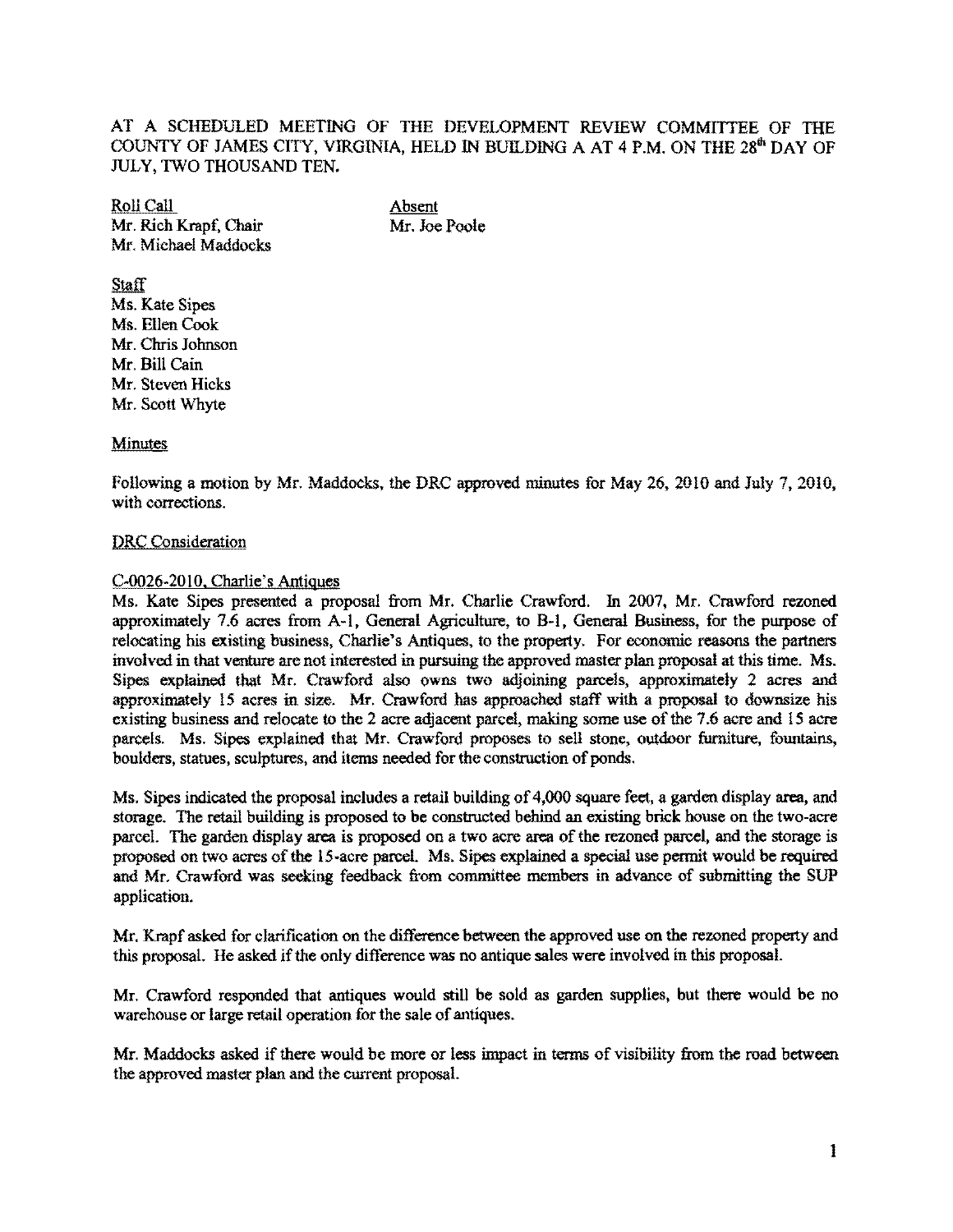Mr. Crawford responded that the retail building would be constructed behind the existing house and the operation would be smaller in scale overall, making the impact less.

Mr. Krapf asked if anyone in the audience cared to comment. An audience member asked if there was a plan they could see. Mr. Crawford held up the exhibit for the proposed SUP and explained the components of the plan. It was clarified that this proposal was for the Pumpkinville property.

An audience member asked if a CVS pharmacy would be built On the rezoned property. Ms. Sipes responded that the only development that was approved for the property was represented on the approved master plan. No other development could occur without another legislative process involving the Planning Commission and Board of Supervisors and additional public hearings.

The ORC took no action; this was a consideration item for informational purposes only.

## SP-0049·2010, Courthouse Commons

Ms. Ellen Cook presented a site plan for a portion of Courthouse Commons development, which was a special use permit case approved by the Board of Supervisors in June. This site plan triggers ORC review as a shopping center per Section 24-147 of the Zoning Ordinance. The site plan consists of 29,592 square feet of grocery and retail space with associated parking, the internal drive, and road improvements to Ironbound and Monticello Avenue. The site plan also includes clearing, grading and other site preparation activities for portions of the site where no buildings are currently proposed. Ms. Cook stated that agency comments attached to the report related to ordinance requirements and to Special Use Permit (SUP) conditions, and noted that a number of SUP conditions would be triggered at various stages in the development process, including prior to issuance of a land disturbance permit.

Mr. Chris Henderson presented the project to the ORC members, describing the Courthouse Commons master plan and the Fresh Market building elevations. Mr. John Hopke described some changes to the elevations that affect the front of the structure and sidewalk. Mr. Henderson then presented the site plan for Phase I (the Fresh Market) and discussed prospects for the other out-parcels. He also described the topography of the site and how it relates to the grading that the applicant has shown on the site pian.

Mr, Krapf stated that he would like to discuss the grading of the site and conceptual uses of the outparcels, and asked staff to comment on how this relates to the Chesapeake Bay Preservation Ordinance. Mr. Bill Cain briefly discussed Section 23-9 of the ordinance, and stated that per this section, the developer should be advised to do what they can to minimize clearing. Mr. Jason Grimes addressed the issue, stating that they have addressed staff concerns by leaving a fifty foot buffer along Monticello Avenue on this plan set so that tree preservation in this area could be evaluated later. Mr. Grimes described the need to balance soil on this site instead of trucking material in or out. Mr. Maddocks asked how the Fresh Market could operate if clearing and grading took place later. Mr. Grimes stated that these activities could interrupt operations, with trucks entering from Monticello Avenue.

In response to a question from the audience about the type of buffer planned, Mr. Henderson described the plans for the buffer and hedges.

In response to a question from the audience about the timeframe for the other buildings on site and what would be there in the meantime, Mr. Henderson stated that the cleared areas would be stabilized and seeded. Mr. Henderson further discussed that tenant commitments often wait until the zoning of a project is in place, and that there is now significant tenant interest, to the point where he could fill this development several times over.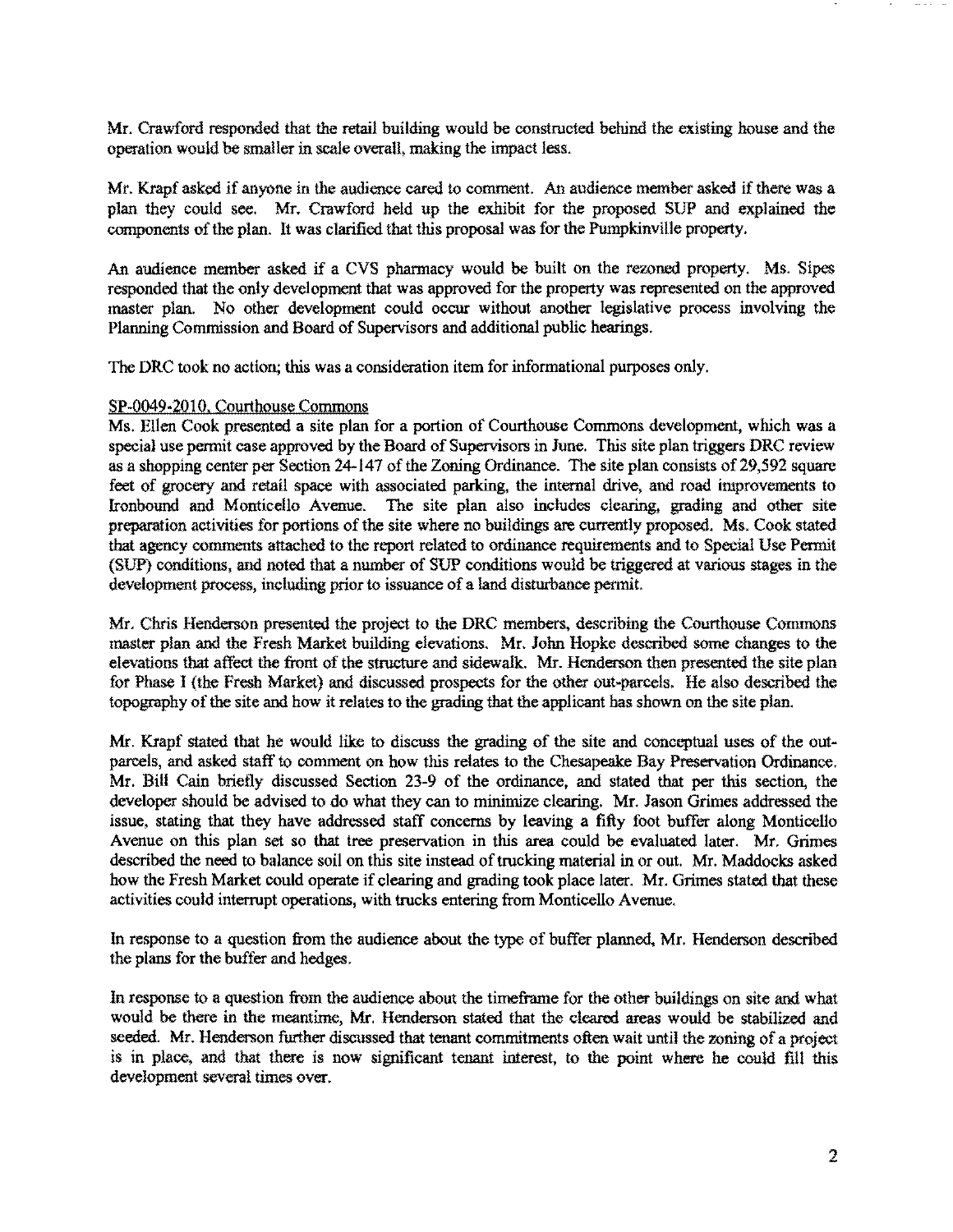Mr. Maddocks asked the applicant to compare this project to the Settler's Market project across the street, which was cleared and graded, but has not built out. Mr. Henderson described the environmental benefits of this project versus the current Verizon site.

In response to a question from the audience about what protections are in place for residents across Ironbound Road, Mr. Henderson stated that this project is across from the JCSA water storage facility and the mini-storage, not across from any residences.

Mr. Krapf asked if the applicant would defer consideration in order to show the other structures on the site. Mr. Henderson stated that his timing commitments to the Fresh Market would not allow him to do that.

Mr. Krapf asked if staff's position on the project had changed based on the meeting with the applicant that had occurred earlier in the day. Mr. Steven Hicks spoke for staff, describing the applicant's desire to balance the grading on site, concerns about safety, and the minimal amount of tree preservation for the site at build-out as allowed by the master plan. Mr. Hicks stated that staff supports clearing the whole site.

Mr. Maddocks asked if the other building sites don't develop for a period of time, what would a viewer see from Monticello Avenue. Mr. Henderson stated that there is a buffer shown on the site plan, and that in some places it would be forty feet, and in some places it would be fifty. Mr. Henderson clarified that the fifty foot portions were not permanent, since these areas would be evaluated for further clearing once the site plans for the other uses were resolved.

A member of the audience asked what types of trees would be preserved in the buffer. Mr. Henderson and Mr. Scott Whyte described the mix of trees present on the site.

A member of the audience asked for more explanation on the grading that was planned. Mr. Grimes described balancing the grade with material that was on site rather than trucking soil in or out.

Mr. Jack Fraley, a Planning Commission member sitting in the audience, asked whether there will be a tree preservation plan. Mr. Henderson stated that flagged trees in the field are shown on the site plan. He stated that some of the trees are not healthy, and that these would be removed so that other trees could prosper.

A member of the audience asked what the staff conditions are on proceeding with the site plan. Mr. Hicks stated that certain SUP conditions needed to be addressed prior to land disturbing, and that the applicant needed to demonstrate that trees are being appropriately preserved.

A member of the audience asked whether the applicant's plans for the buffer were consistent with the Chesapeake Bay Preservation Ordinance. Mr. Hicks stated that County documents support tree preservation, but that there are engineering standards that need to be met (such as stormwater management and the Americans with Disabilities Act).

A member of the audience asked for clarification on where the stormwater pond would go. Mr. Grimes stated that the pond would go on the eastern portion of the site, and that there will also be Low Impact Development (LID) features on site.

A member of the audience stated her concern about Settler's Market, and how the lack of watering of the grass has resulted in sand blowing out of the soil and into the waterway. In response, Mr. Henderson